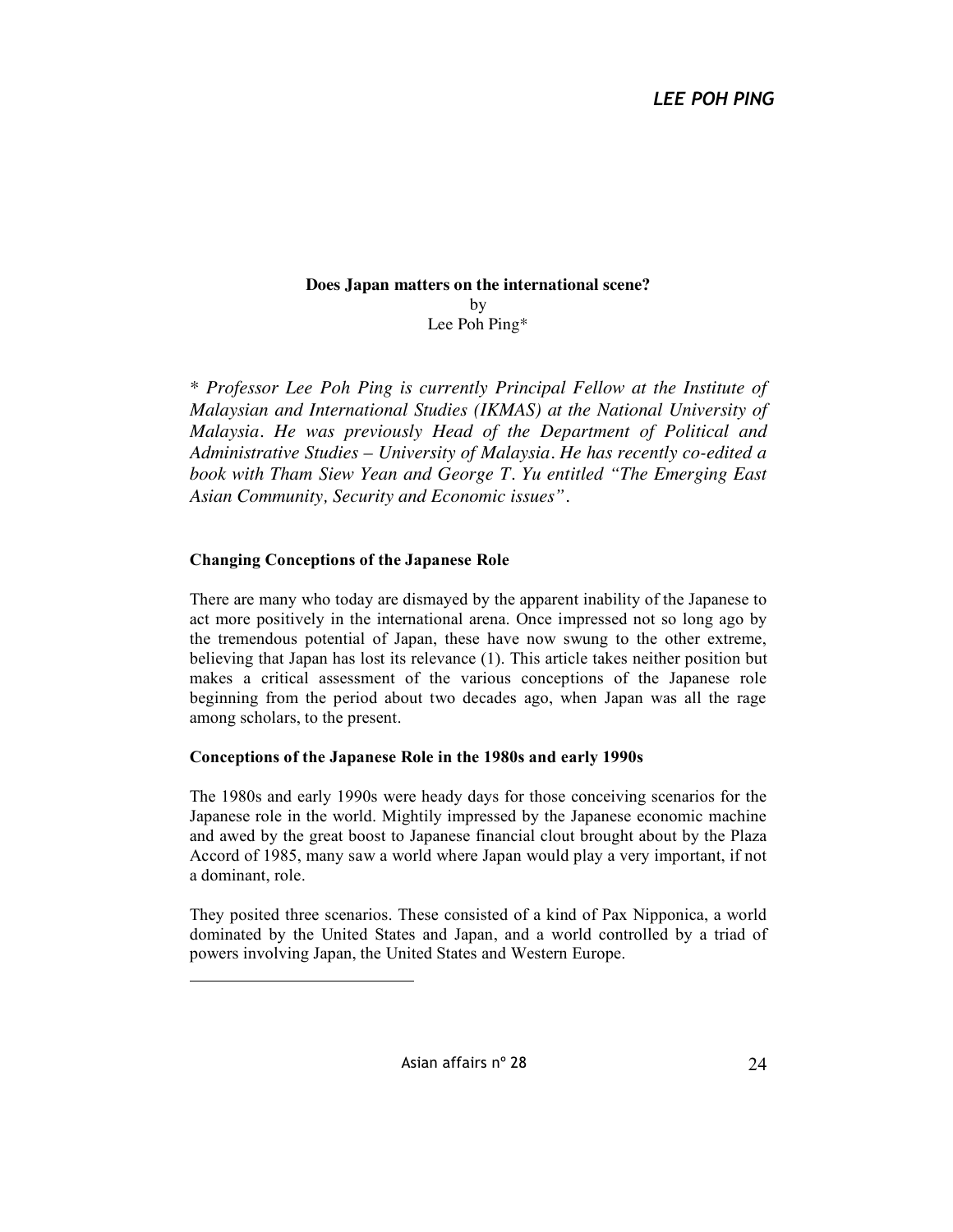One scholar who alerted the world to the fact that Japan's day in the sun might have arrived was Ezra Vogel. In 1979 he published a book *Japan as Number One* (Vogel.1979) in which he argued that because of the great achievements of Japan since the war it might now be the turn of the West to learn from Japan as Japan had looked towards the West in the past.

He identified various characteristics of the Japanese experience the West could emulate, such as the adoption of an industrial policy and an elite bureaucracy. He also suggested that the West should look at how Japan aggregated its interests and how it developed a communitarian vision.

That book made a tremendous impact, not least in Japan, as many Japanese found flattering such praise from a professor from one of the most prestigious institutions of higher learning in the West. In a subsequent article in 1986 in *Foreign Affairs* on Pax Nipponica, (Vogel.1986) Vogel wrote of the Japanese possibly dominating the world economy, giving among many reasons, the Japanese prowess in the application of the new industrial revolution in the manufacturing sector, and the great emphasis Japan put on research and development. He raised the possibility of a Pax Nipponica, but one whose pattern would be a limited and uneven one and would be led by a country of modest military strength.

There were however others who believed that Japan could not stand on its own. Its economy, though very impressive, was too interdependent with the American economy. They quoted Zbigniew Brezinski, the well-known American geopolitical analyst, who created the term *Amerippon* to describe this interdependence (see Inoguchi 1988-1989).

They were also mindful of the constitutional and other constraints on Japan to deny any explicit political/military role befitting that of a true hegemon. Instead, they suggested that Japan could use its economic might to help the United States shoulder its responsibilities, particularly in the Asia-Pacific region. They elaborated on a situation where Japan would help fund American global security responsibilities and would co-lead with the Americans the global economy. In such a scenario, the US and Japan would, as one scholar, Fred Bergstein said, establish a "bigemony" (Inoguchi.1988-1989).

A third group of thinkers saw the world as ruled not by one or two but by three powers. These believed that Western Europe should not be left out. The famous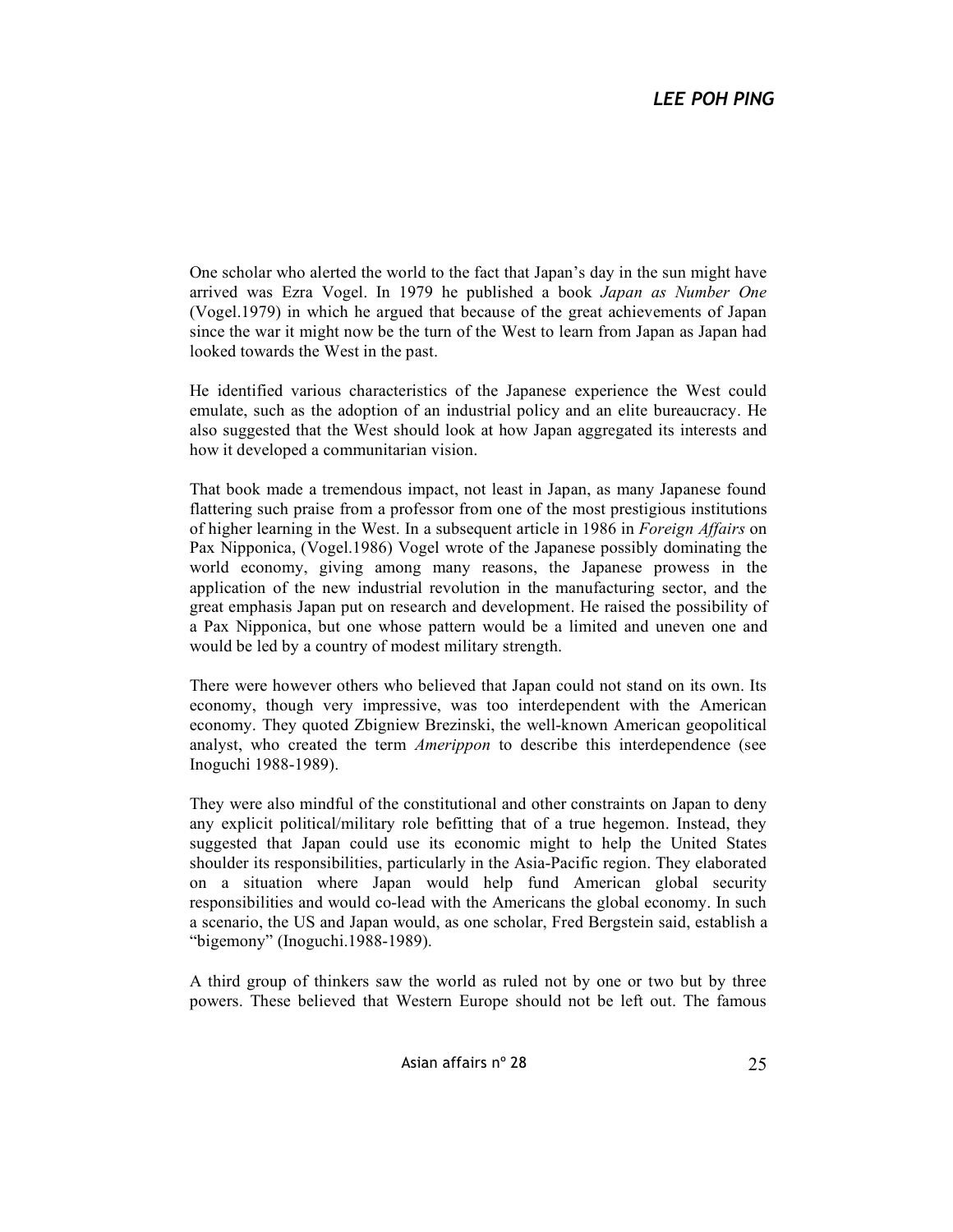Japanese writer, Kenichi Ohmae (Ohmae 1985) was one of them, writing a book on the role of the triad of Japan, Western Europe and the United States in the world.

Though primarily concerned with how corporations in order to become competitive in the global arena have to be "insiders' in one of the triad countries, his book puts Japan alongside with the other two powers as the most powerful economies of the world.

The Trilateral Commission epitomized this concept. Originally conceived by luminaries in the United States and Western Europe to draw out an economically mighty Japan to play a greater role in the world, the Trilateral Commission was concerned with how the three powers could intellectually and politically organize the world (Hummel.1998).

 None of these three scenarios have, or are likely to, come to pass. The three scenarios were based on the belief that Japan was (or was becoming) the dominant economic power in the world or if not, was at least the unique dominant economic power in Asia.

The bursting of the Japanese economic bubble in the early 1900s and the subsequent decade of Japanese economic stagnation that followed showed to the world that the Japanese economic machine was not what people thought in the first place.

The technological lead Japan was presumed to have over the West was not as great as first believed. At any rate, the West had been catching up with what Japanese technological advance there was. In the so-called advent of the knowledge economy, the United States was still far ahead.

And then there was the rise of China. In the 1980s and the early 1990s, China, though making impressive economic strides, was perceived as a country too busy trying to adjust to the international economy after a long period of autarky to be a competitor to Japan. But by the early  $21<sup>st</sup>$  century, China's economy had expanded enormously and was having such a tremendous impact on Asia if not the globe that Japan's dominant economic position in Asia was being challenged. This can be seen, for example, by the fact that the Chinese GNP, when measured in terms of purchasing power parity, is now larger than the Japanese GNP and by China stealing a march over Japan in Asia with the Chinese free trade agreement with ASEAN.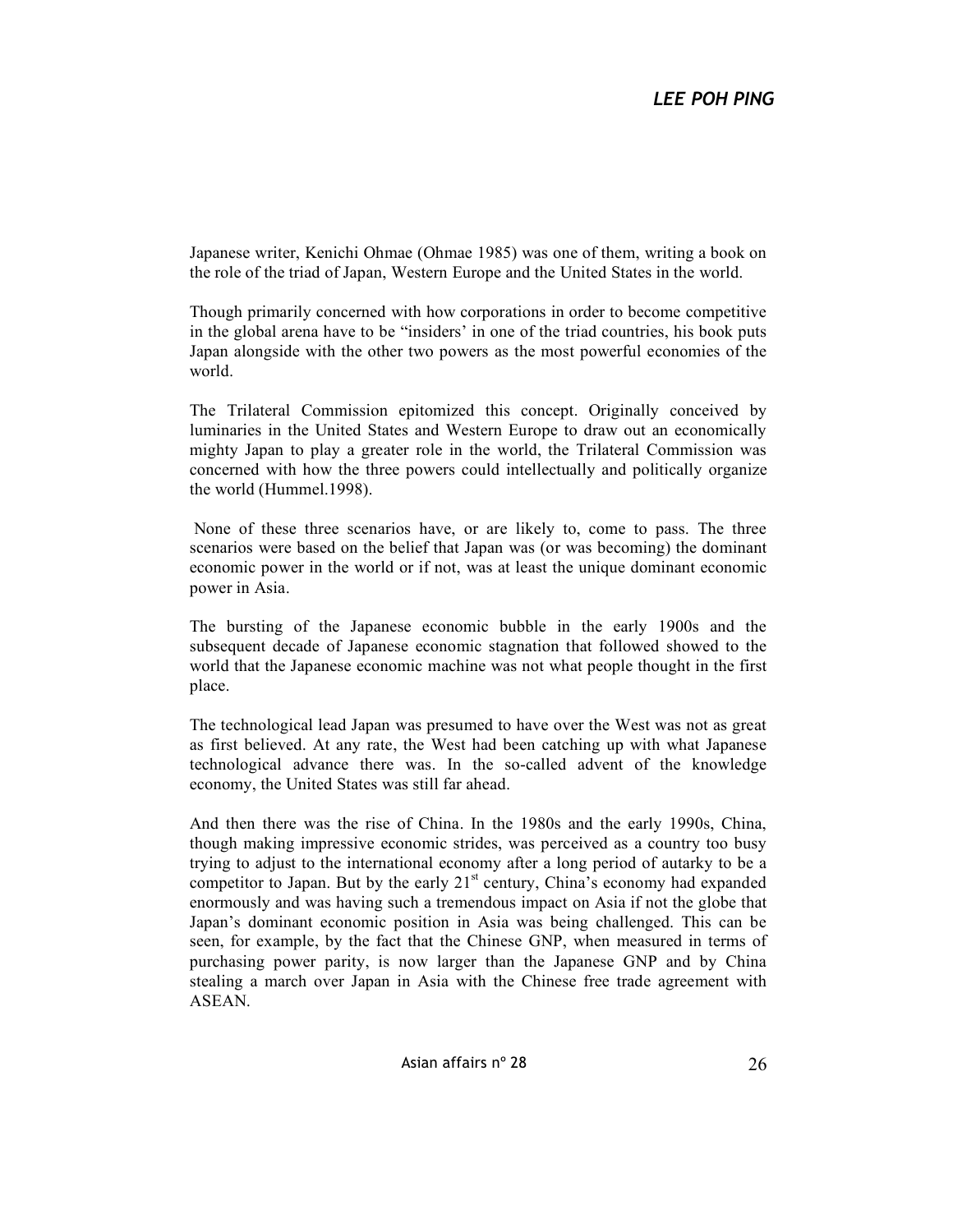Faced with such developments and with the continuing difficulty the Japanese have with rejuvenating their economy since the bursting of the bubble, many thinkers have now swung to the other extreme, arguing that Japan is facing irrelevance. We went from 'Japan bashing' to 'Japan passing'.

The 'Japan passing' phrase gained much currency in Japan itself in 1998 when then President Clinton visited China and bypassed Japan in the process (Glosserman. 2008). The media saw it as the proof that Japan was no longer even significant enough for people to get bashed!

Neither the Japan boosters nor the Japan pessimists have it right. Japan is still relevant and in fact has a very important role to play. This can be seen from recent scenarios put forward. Even if they are more modest than those conceived previously, they still outline the role of Japan as a counterweight to China, as a middle power and as an important peripheral state.

## **Japan as a Counterweight against China**

Many, who may be wondering whether some Asian power can be used as a balance against a rising China, have considered Japan as the natural counterweight.

The great political scientist, Hans Morgenthau (Morgenthau 1948) had retained three patterns in the history books as a way to create a balance between two powers.

The first one is by direct opposite alliance: for example creating an alliance system, such as NATO and the Warsaw Pact, opposed to one another. The second one is the pattern of neutralized competition (both or more powers agreeing not to seek for support from neutral countries as happened in the independence of Belgium in 1830). The third one is to have a third power to provide the balance. Great Britain was the holder of the balance in the European continent in the  $19<sup>th</sup>$  century though there were more than two competing European powers then.

It is not the purpose here to engage in a theoretical disquisition of how such patterns work. What matter for Morgenthau's patterns to work is indeed the existence of a counterweight that may affect others. The prerequisite is the power and the will to be such a balancer.